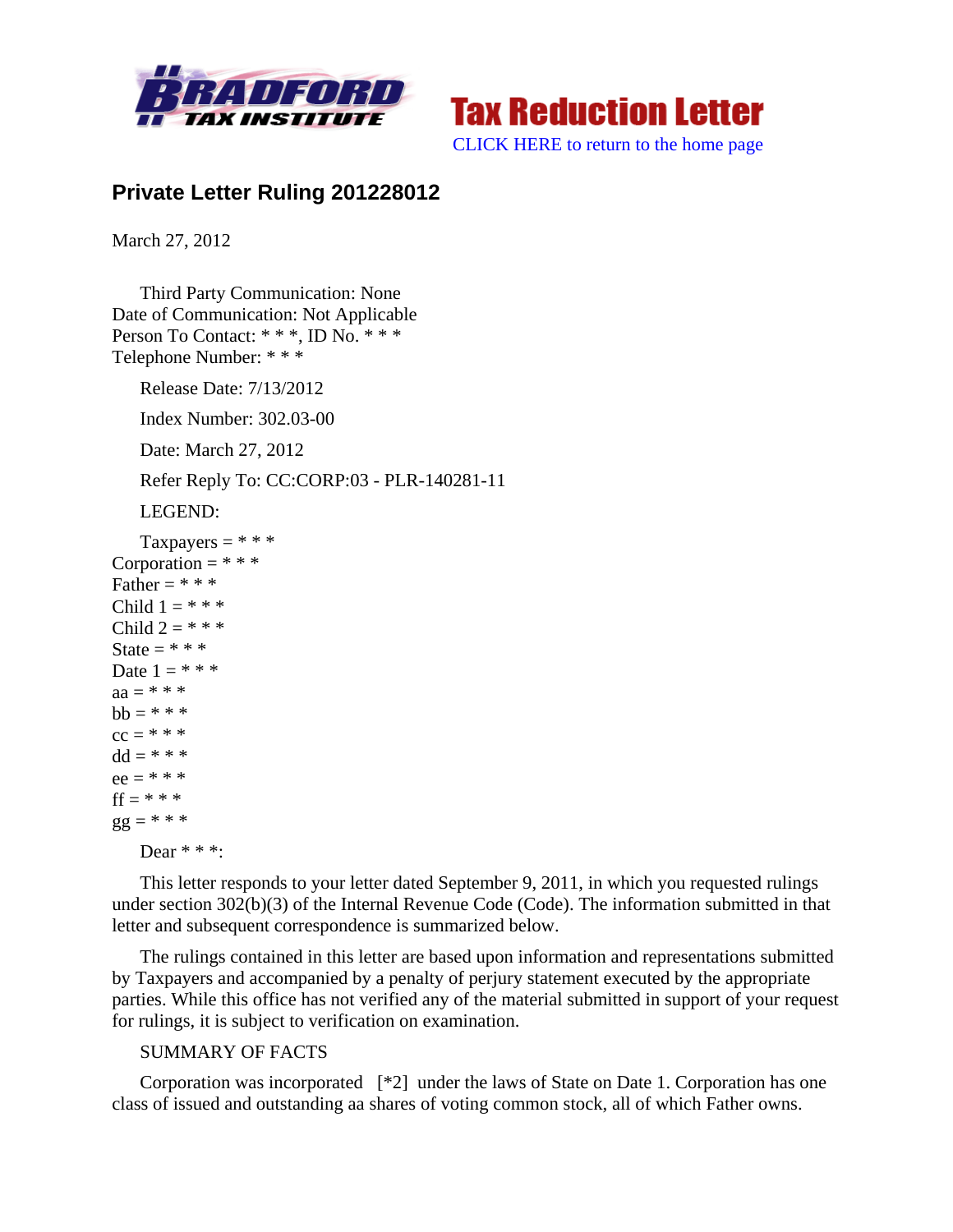Father is the father of Child 1 and Child 2. Father is a director and President of Corporation; Child 1 and Child 2 are directors of Corporation.

Father wants to retire and cede the management and control of Corporation to Child 1 and Child 2. As a result, Father proposes to give to Child 1 and Child 2 bb shares each of Corporation stock (the Gifts). Immediately after the Gifts, Corporation will redeem Father's remaining cc shares of Corporation stock in exchange solely for dd in cash and a promissory note (Promissory Note) for a total redemption price of ee (the Redemption). The Gifts and the Redemption constitute the Proposed Transactions.

The Promissory Note issued to Father will provide ff monthly installments of principal and interest. The monthly installments will begin within one month after the Redemption, and will continue on the first day of each month thereafter. Taxpayers represent that the stated interest rate on the Promissory Note will be no lower than the mid-term applicable Federal rate in effect as of the day on which the [\*3] note is issued, compounded monthly. Taxpayers further represent that the stated principal amount of the note is less than or equal to its imputed principal amount. The redemption price, as determined by a third-party appraisal, is based on a per share price of gg of Corporation stock.

Following the Proposed Transactions, the only outstanding shares of Corporation stock will be owned by Child 1 and Child 2, each owning bb shares.

## REPRESENTATIONS

Taxpayers make the following representations in connection with the Proposed Transactions:

a) There are no outstanding options or warrants to purchase Corporation stock, nor are there any outstanding debentures or other obligations that are convertible into Corporation stock or would be considered Corporation stock.

b) In no event will the last payment of the Promissory Note be made more than 15 years after the date of issuance of the Promissory Note.

c) The Promissory Note will neither be subordinated to the claims of general creditors of Corporation, nor is there any plan or intent for the Promissory Note to be subordinated to any creditor.

d) None of the consideration from Corporation, including interest, consists entirely or partly of Corporation's [\*4] promise to pay an amount that is based or contingent on future earnings of Corporation, or an amount that is contingent on working capital being maintained at a certain level, or other similar contingency.

e) In the event of a default on the Promissory Note, no shares will revert to or be received by Father or any entity related to him, nor will Father or any entity related to him be permitted to purchase the stock at public or private sale.

f) No shareholder of Corporation has been or will be obligated to purchase any of Father's shares of stock to be redeemed.

g) The Redemption is related to the Gifts. Otherwise, the Redemption is an isolated transaction not related to any other past or future transactions.

h) There have been no redemptions, issuances, or exchanges by Corporation of its stock in the past 5 years.

i) Except for the Redemption, Corporation has no plan or intention to issue, redeem, or exchange any shares of stock.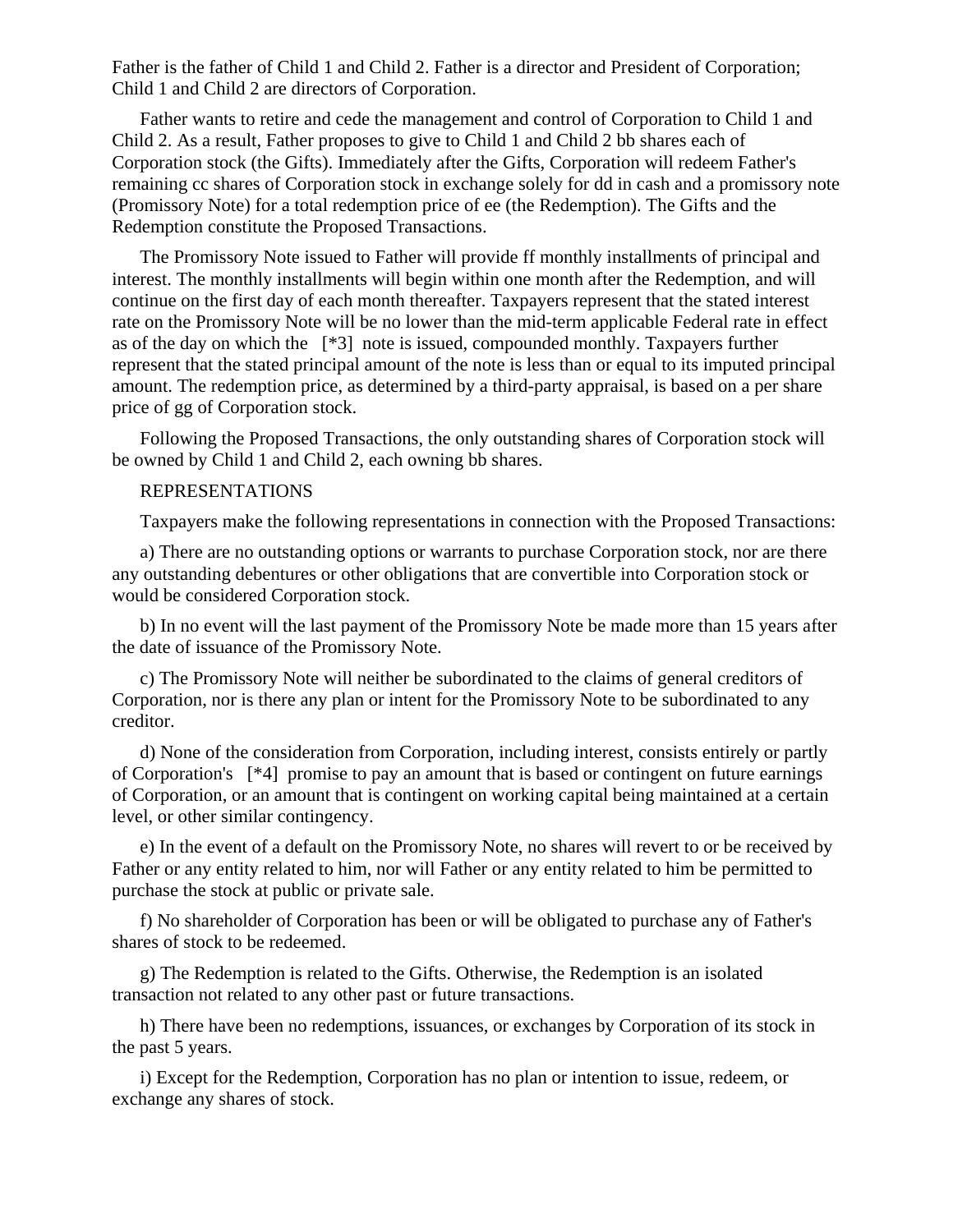j) None of the stock to be redeemed was acquired by Father within the 10-year period preceding the Redemption from a person whose stock would be attributed under section 318(a) of the Code to Father at the time of the Redemption.

k) Without regard to the Gifts, [\*5] no person whose stock would be attributed to the Father under section 318(a) of the Code will own stock of Corporation after the Redemption if the stock was acquired by that person from Father within the 10-year period preceding the Redemption.

l) After the Redemption, no redeemed shareholder will have any interest in Corporation, including an interest as officer, director, or employee (other than an interest as a creditor as described in § 1.302-4(d), and constructive ownership under section 318(a) of the Code).

m) Father will execute and file the agreement required by section  $302(c)(2)(A)(iii)$  with respect to the acquisition of any interest in Corporation within 10 years from the date of Redemption.

n) Throughout the 10-year period following the Redemption, (i) Father will at no time hold any note or other obligation of Corporation, except for Promissory Note, and (ii) Father will not enter into any contract or agreement, or have any other business relationship, with Corporation.

o) There are no declared but unpaid dividends, or funds set apart for dividends, on any of the stock to be redeemed.

p) None of the stock to be redeemed is section 306 stock within the meaning of section 306(c).

q) [\*6] At the time of the Redemption, the fair market value of the consideration to be received by Father will be approximately equal to the fair market value of Corporation stock to be surrendered by Father in exchange therefor.

r) The price to be paid for Corporation's stock to be redeemed will not result in a loss with respect to those shares of stock.

s) Corporation stock is not a marketable security as defined by section 453(f)(2).

t) The Redemption is (i) not a disposition of personal property on the installment plan by a person who regularly sells or otherwise disposes of personal property on the installment plan and (ii) is not a disposition of personal property of a kind to be included in the inventory of any redeemed shareholder at the close of the taxable year. The promissory note to be issued to the redeemed shareholder will not be issued in any form designed to render it readily tradable on an established securities market.

u) The Promissory Note is not and will not be a self-cancelling promissory note.

RULINGS

Based on the information and the representations submitted by Taxpayers, we rule as follows:

1) The Gifts do not have as one of their principal purposes the avoidance of federal [\*7] income tax within the meaning of section 302(c)(2)(B) of the Code. See Rev. Rul. 77-293, 1977- 2 C.B. 91.

2) Provided that Father files the agreement described in section  $302(c)(2)(A)(iii)$  in accordance with § 1.302-4(a), and the conditions stated in section  $302(c)(2)(A)(i)$  and (ii) are satisfied, section  $318(a)(1)$  will not apply, and the Redemption will be a "complete termination" of Father's interest in Corporation within the meaning of section 302(b)(3). The amount